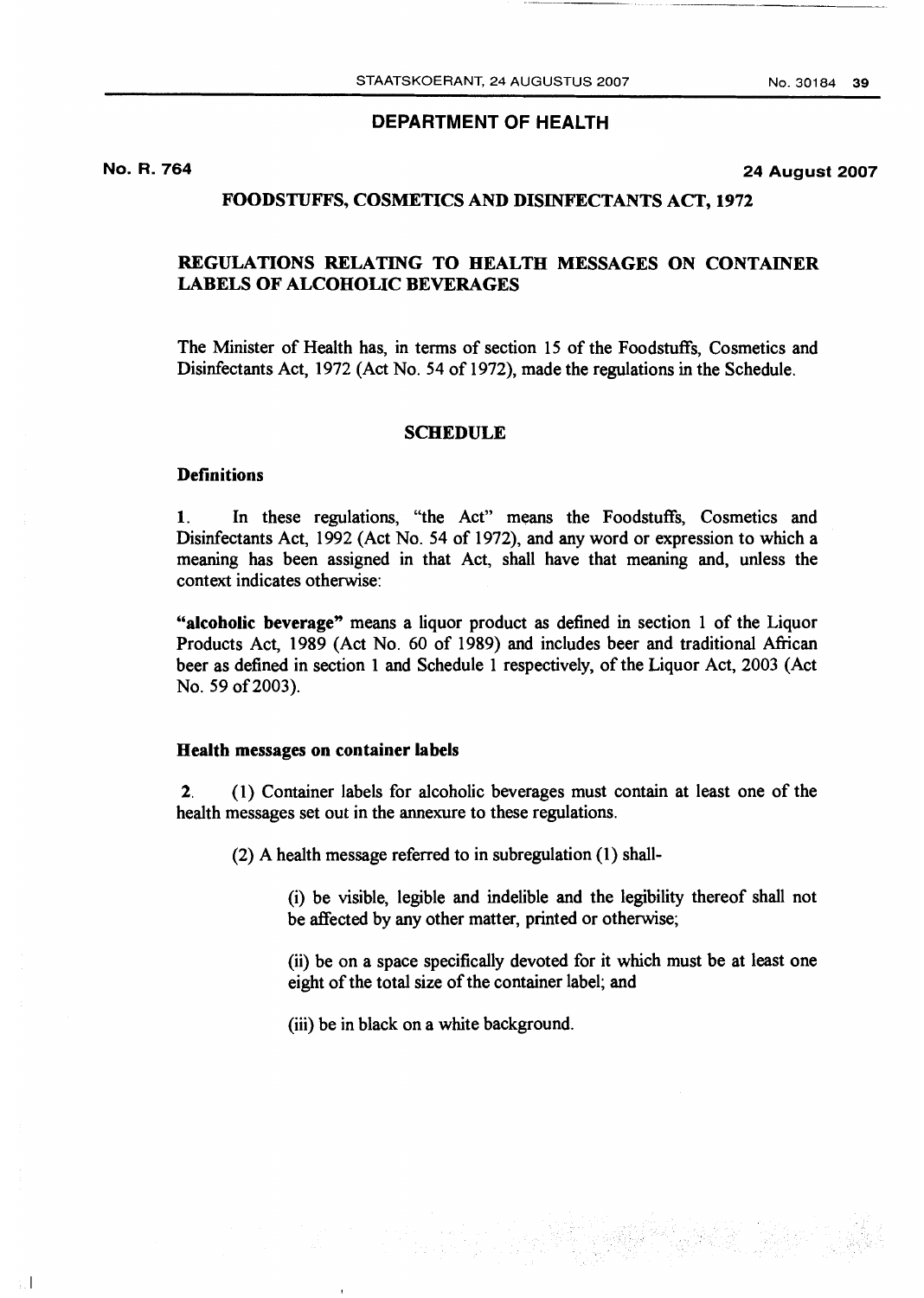#### **Language**

**3.** A health message shall be in any of the South African official languages but must be in the same language as that of the container label.

## **Prohibited statements**

**4.** The following information or declarations shall not appear on any container label of an alcoholic beverage:

- (a) Words, pictorial representations, descriptions which may create the impression that such an alcoholic beverage has been manufactured in accordance with recommendations made by-
	- (i) a health professional registered in terms of any law;<br>(ii) any health organization, association or foundation:
	- any health organization, association or foundation;
- (b) the words "health", "healthy", "heal", "cure", "restorative" or other words or symbols claiming that the alcoholic beverage has health giving, medicinal, therapeutic or prophylactic properties as part of the name or description of the alcoholic beverage; or
- (c) the words: Subject to the provisions of the Medicines and Related Substances Act, 1965 (Act no. 101 of 1965) or similar wording that makes reference to the said Act.

## **Offences and Penalties**

**5.** Any person who contravenes the provisions of these regulations shall be guilty of an offence and upon conviction be liable to a fine or to imprisonment for a period not exceeding five years or to both such fine and imprisonment.

#### **Commencement of regulations**

6. These regulations come into operation 18 months from the date of publication.

 $\overline{\phantom{a}}$ 

Lapalde

**ME TSHABALALA-MSIMANG MINISTER OF HEALTH**